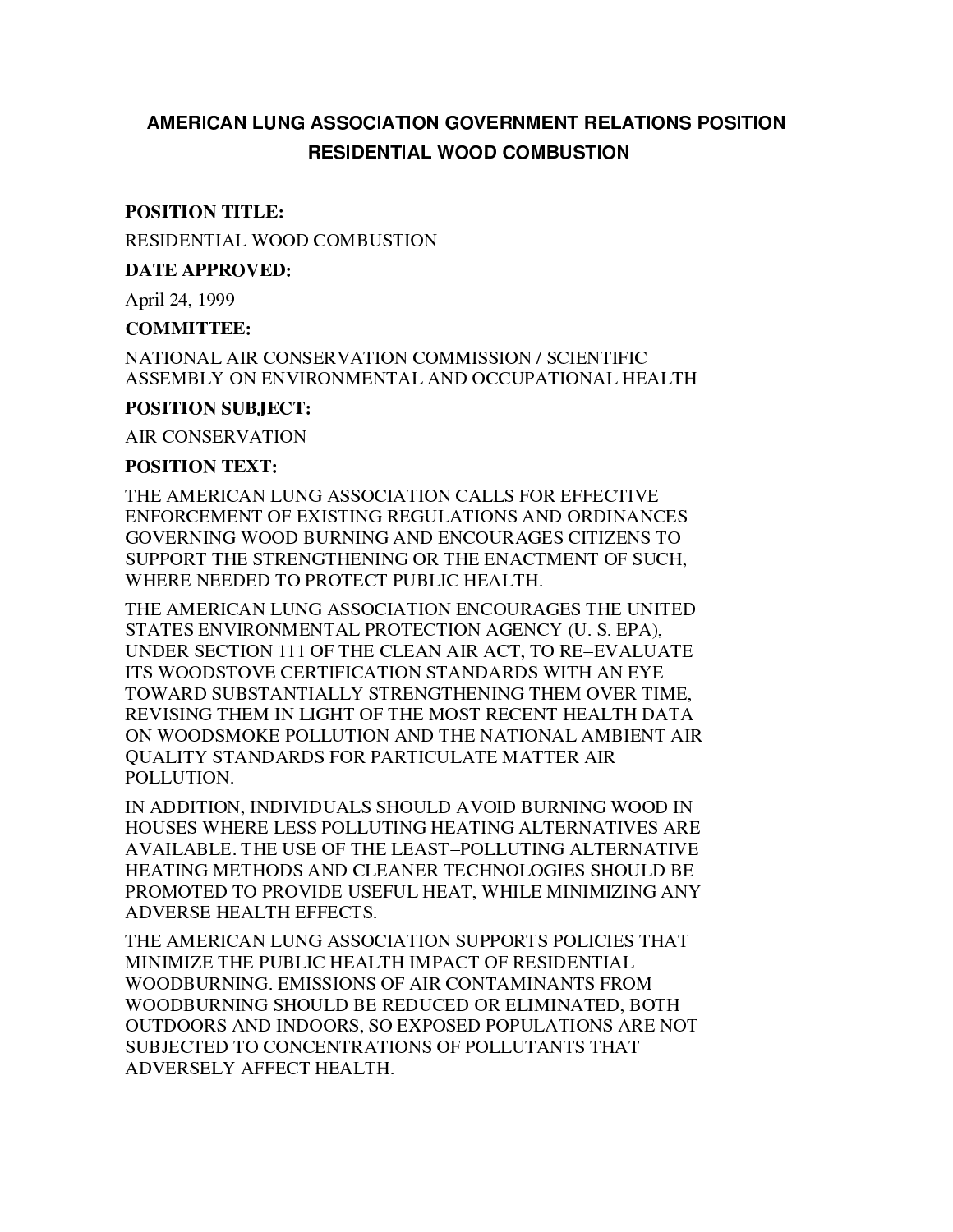BECAUSE OF THE NATURE AND PREVALENCE OF WOODSMOKE POLLUTION AND ITS HEALTH EFFECTS. THE AMERICAN LUNG ASSOCIATION RECOMMENDS THAT MORE RESOURCES BE DEVOTED TO RESEARCH, SPECIFICALLY IN THE FOLLOWING AREAS:

1) THE PREVALENCE AND RELATIVE IMPORTANCE OF WOODSMOKE AS A COMPONENT OF AIR POLLUTION IN RESIDENTIAL AREAS ACROSS THE COUNTRY:

2) THE ACUTE, CHRONIC, AND POTENTIAL CARCINOGENIC HEALTH EFFECTS OF WOODSMOKE POLLUTION. IN CHILDREN AND ADULTS, ESPECIALLY AMONG THOSE WITH PREEXISTING CARDIOPULMONARY DISEASE; AND

3) THE RELATIVE IMPORTANCE OF WOODSMOKE IN CONTRIBUTING TO INCREASED MORTALITY, MORBIDITY, AND CERTAIN WELL-DEFINED ADVERSE HEALTH OUTCOMES, BOTH NATIONALLY AND WITH ATTENTION TO CERTAIN AFFECTED LOCALITIES.

# **BACKGROUND:**

IN MOST AREAS OF THE COUNTRY, WOOD COMBUSTION IS THE LARGEST SOURCE OF PARTICULATE AIR POLLUTION (PM) GENERATED AT THE RESIDENTIAL LEVEL. INDEED, IN SOME LOCALITIES, FIREPLACES AND WOODSTOVES HAVE BEEN IDENTIFIED AS THE SOURCE OF 80% OR MORE OF ALL AMBIENT PARTICLES SMALLER THAN 2.5 MICRONS IN DIAMETER (PM2.5 OR FINE PM) DURING THE WINTER MONTHS. A LARGE BODY OF EVIDENCE LINKS PM WITH ADVERSE HEALTH OUTCOMES, INCLUDING EXCESS MORTALITY, ESPECIALLY AMONG THOSE WITH PREEXISTING CARDIOPULMONARY ILLNESS.

FIREPLACES AND WOODSTOVES, AND EVEN SPECIAL EQUIPMENT SUCH AS WOOD PELLET COMBUSTORS AND EPA PHASE II CERTIFIED WOODSTOVES -- AS DESIGNED -- PRODUCE ORDERS OF MAGNITUDE MORE PM THAN WELL-TUNED OIL OR GAS DEVICES PRODUCING EQUIVALENT HEAT.

MOREOVER, WOODSTOVES ROUTINELY PRODUCE SEVERAL TIMES MORE AIR POLLUTANTS THAN ORIGINAL DESIGN VALUES SIMPLY BECAUSE OF IMPROPER OPERATION (INCLUDING THEIR MISUSE AS INCINERATORS FOR RESIDENTIAL REFUSE), MAINTENANCE, AND NORMAL EQUIPMENT DEGRADATION WITH USE. ACCORDING TO THE U.S. DEPARTMENT OF ENERGY, WOODSTOVES WERE USED TO BURN OVER 70 PERCENT OF THE 34 MILLION TONS OF RESIDENTIAL WOOD COMBUSTED IN 1990.

MORE THAN 90% OF THE WOODSMOKE PARTICLE MASS CONSISTS OF FINE PARTICLES, THE FRACTION OF PM THAT MANY RESEARCHERS CONSIDER TO HAVE THE GREATEST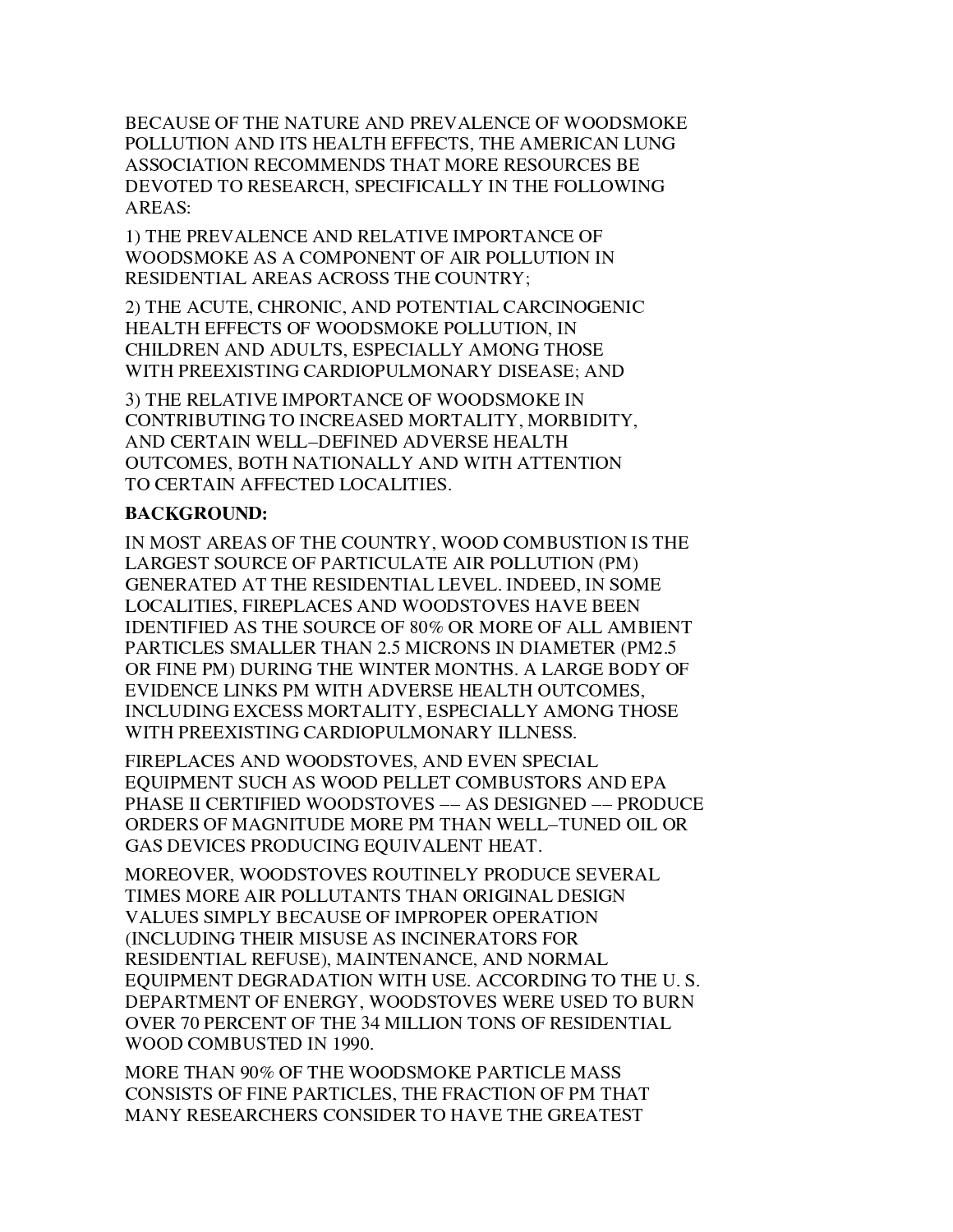ASSOCIATION WITH ADVERSE HEALTH OUTCOMES. IN ADDITION TO FINE PM, WOODSMOKE EMISSIONS CONTAIN COMPONENTS SUCH AS CARBON MONOXIDE (AN ASPHYXIANT), VARIOUS IRRITANT GASES SUCH AS NITROGEN DIOXIDE, SULFUR DIOXIDE, HYDROCHLORIC ACID, AND ALDEHYDES SUCH AS FORMALDEHYDE AND ACROLEIN, AND CHEMICALS KNOWN OR SUSPECTED TO BE CARCINOGENS, SUCH AS POLYCYCLIC AROMATIC HYDROCARBONS (PAHs), OXYGENATED PAHS, AND POLYCHLORINATED DIOXINS AND FURANS.

REAL-TIME MONITORING OF AIRBORNE PARTICULATE MATTER AND PAH LEVELS IN MANY RESIDENTIAL AREAS ACROSS THE COUNTRY SHOWS THAT EXPOSURE TO THESE POLLUTANTS IN SUCH AREAS IS CONSISTENT WITH THE TEMPORAL PATTERN OF RESIDENTIAL WOOD COMBUSTION. THE SITES STUDIED ARE REMOTE FROM INDUSTRIAL SOURCES AND THE TIMES OF MAXIMUM POLLUTANT LEVELS DO NOT CORRELATE WITH LOCAL TRAFFIC ACTIVITY.

OUTDOOR PAH LEVELS IN SUCH RESIDENTIAL AREAS HAVE REACHED 2 MICROGRAMS PER CUBIC METER DURING HOLIDAY EVENINGS -- COMPARABLE TO THE MAXIMUM RECORDED PAH CONCENTRATIONS IN SECONDHAND TOBACCO SMOKE. ACCORDING TO THE U.S. EPA, 29 PERCENT OF ALL PAHS EMITTED IN THE U.S. ORIGINATE FROM RESIDENTIAL WOOD **COMBUSTION, AND CONVENTIONAL WOODSTOVES CAN EMIT** UP TO 20 TIMES AS MUCH PAHS AS EMITTED BY FIREPLACES, PER POUND OF WOOD BURNED.

THERE ARE NUMEROUS AREAS IN WHICH OUTDOOR PM10 LEVELS, DUE PRIMARILY TO WOODSMOKE EMISSIONS, HAVE EXCEEDED THE FEDERAL 24-HOUR STANDARD OF 150 MICROGRAMS PER CUBIC METER. WELL ABOVE THE THRESHOLD FOR OBSERVED HEALTH EFFECTS.

STUDIES HAVE ALSO SHOWN THAT PEOPLE USING WOOD BURNING DEVICES TO HEAT THEIR HOMES CAN BE ROUTINELY EXPOSED TO EXCESSIVE LEVELS OF FINE PARTICULATE MATTER THAT ARE RELEASED FROM THESE DEVICES INTO THEIR INDOOR AIR. IN CASES WHERE SUCH OPERATION IS CONTINUOUS, THE FEDERAL PM2.5 24–HOUR STANDARD OF 65 MICROGRAMS PER CUBIC METER COULD UNDER CERTAIN CIRCUMSTANCES BE EXCEEDED.

MOREOVER, MONITORING OF THESE SAME POLLUTANTS IN INDOOR ENVIRONMENTS OF NEARBY (NONSMOKING, NON-WOODBURNING) HOMES HAS SHOWN LOWER YET STILL SIGNIFICANT CONCENTRATIONS (MORE THAN HALF OF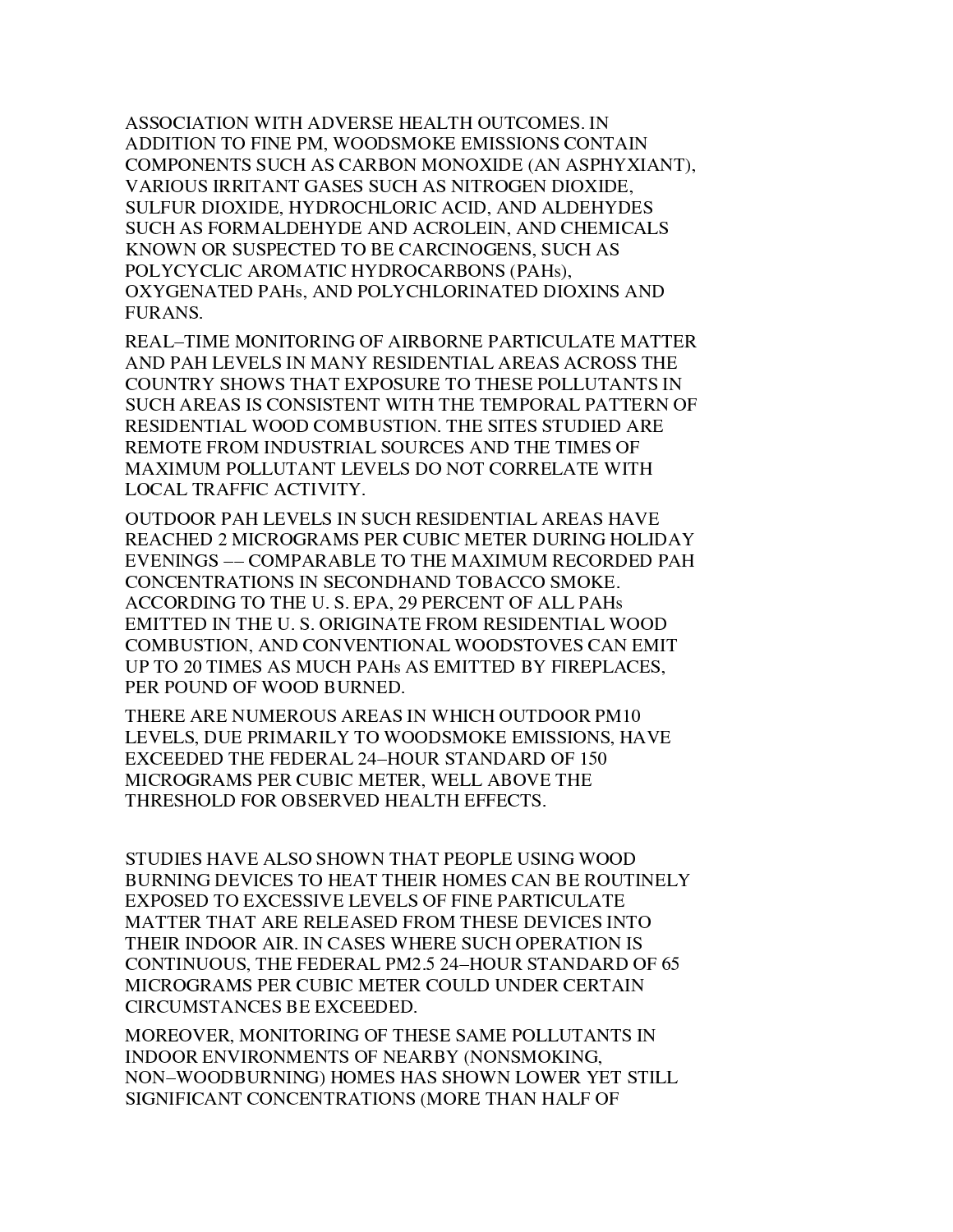OUTDOOR LEVELS), LAGGING IN TIME BEHIND OUTDOOR PEAKS. THUS, THOSE WHO USE A WOODSTOVE TO HEAT THEIR HOME ARE LIKELY EXPOSING THEIR COMMUNITIES, AND ESPECIALLY THEIR OWN FAMILIES, TO GREATER HEALTH RISKS.

FINDINGS FROM ANIMAL TOXICOLOGICAL STUDIES DEMONSTRATE A REDUCTION IN PULMONARY ANTI-BACTERIAL DEFENSE MECHANISMS ASSOCIATED WITH WOODSMOKE EXPOSURE. WOODSMOKE EXPOSURE CAN DISRUPT CELLULAR MEMBRANES, DEPRESS MACROPHAGE ACTIVITY, DESTROY CILIATED AND SECRETORY EPITHELIAL CELLS AND CAUSE ABERRATIONS IN BIOCHEMICAL ENZYME LEVELS.

EPIDEMIOLOGICAL STUDIES SHOW A COHERENCE OF DATA AMONG STUDIES OF HEALTH CONSEQUENCES FOR THOSE EXPOSED TO WOODSMOKE. PERSONS AT HIGHER RISK INCLUDE YOUNG CHILDREN, THE ELDERLY, AND PEOPLE WITH PREEXISTING CARDIOPULMONARY DISEASE. DEMONSTRATED EFFECTS INCLUDE INCREASED PULMONARY SYMPTOMS, INCREASED HOSPITAL ADMISSIONS FOR LOWER RESPIRATORY INFECTIONS, EXACERBATION OF ASTHMA, AND DECREASED PULMONARY FUNCTION IN SCHOOL-AGE CHILDREN. AS A MAJOR CONTRIBUTOR TO ATMOSPHERIC PM LOADING, WOODSMOKE CAN ALSO BE INDIRECTLY LINKED WITH A VARIETY OF OTHER PM-ASSOCIATED OUTCOMES, INCLUDING INCREASED RISKS OF SCHOOL ABSENTEEISM, EMERGENCY ROOM VISITS AND HOSPITALIZATIONS FOR CARDIOPULMONARY CONDITIONS, AND MORTALITY.

EXPERIENCE SHOWS THAT METEOROLOGIC AND TOPOGRAPHIC FACTORS AND BACKGROUND AMBIENT AIR OUALITY MAY AFFECT THE SERIOUSNESS OF THE IMPACT OF WOODBURNING IN A COMMUNITY ON PUBLIC HEALTH. WHAT MAY BE CONSIDERED ACCEPTABLE PREVALENCE AND PROXIMITY OF RESIDENTIAL WOOD COMBUSTION IN ONE AREA MAY NOT NECESSARILY BE SO IN ANOTHER.

# **FINAL NOTE 1:**

PRACTICES SUCH AS OPEN BURNING OF HOUSEHOLD REFUSE AND YARD WASTES ALSO PRODUCE GROSS EMISSIONS OF PRODUCTS OF INCOMPLETE COMBUSTION. EXPOSURE TO THESE EMISSIONS HAS BEEN LINKED WITH ACUTE SYMPTOMS AND ADVERSE HEALTH EFFECTS. WHILE ADDITIONAL STUDY TO CHARACTERIZE THESE EMISSIONS AND EFFECTS IS CLEARLY NEEDED. THE AMERICAN LUNG ASSOCIATION EXPRESSES A PREFERENCE FOR CONSERVATIVE PUBLIC HEALTH POLICIES THAT DISCOURAGE SUCH OPEN BURNING, ESPECIALLY WHERE